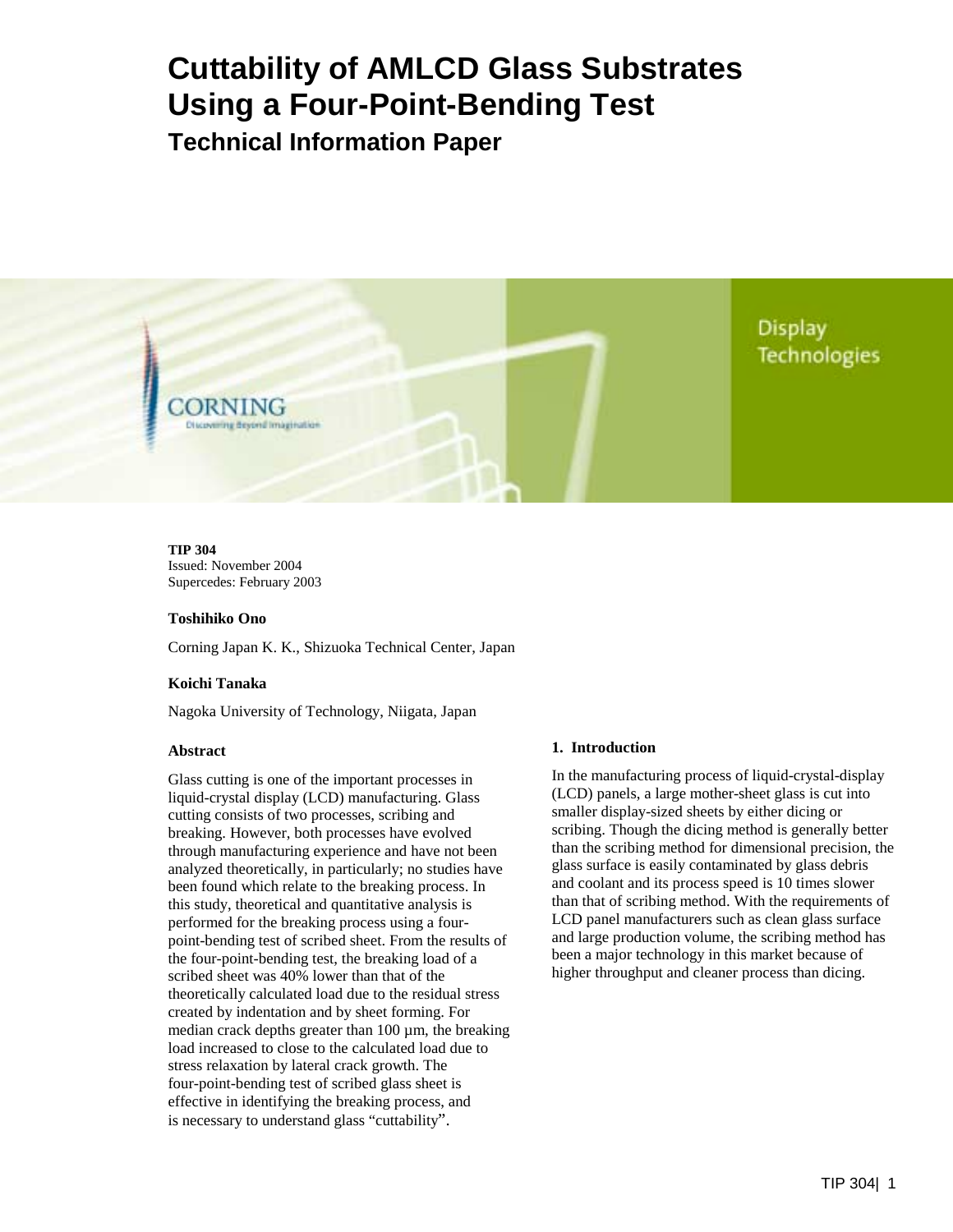The glass-cutting process using a scribing method is composed of two steps: the first step is a scribing process to form a median crack line on the glass surface using a tungsten carbide wheel or a diamond chip; the second step is a breaking process, in which the scribed sheet is separated along the median crack line by applying a tensile stress due to bending or local compression methods<sup>1</sup>. The most serious problem in the glass-cutting process is mis-separation at the cleaving process, which is believed to be caused by inappropriate scribing conditions, or by applying too much load during the breaking process. A few studies have been previously reported which identify glass-scribing conditions. Jackson and Scott have tried to optimize the cutting conditions of soda-lime glass by identifying the relation between scribe load and median crack depth<sup>2</sup>. As a function of lateral crack formation, Miwa *et al*, measured the weight of the glass chips created by scribing as an indicator of "glass cuttability," because no glass chips on the surface after cutting is one of requirement<sup>3</sup> of LCD makers. Though they have evaluated the scribing of glasses, no information about the breaking process was obtained and no theoretical analysis was done.

It is believed that the breaking load to apply the necessary tensile stress to cleave the median crack line can be determined by median crack depth based on fracture mechanics. However, it is commonly known in the manufacturing arena that a higher breaking load is necessary to separate scribed sheet, although the sheet was scribed at high enough scribing pressure to create a deep median crack. Current knowledge of both processes is still qualitative, based on the operators' experiences, in spite, of the necessity of quantitative and theoretical information on scribing and breaking processes for process optimization. Additionally, optimum scribing conditions are dependent on the glass composition and surface condition.

This study is intended to shed light on the phenomena of the glass-cutting process, both quantitatively and theoretically. In this paper, "cuttability" is defined to indicate both ease of crack initiation and ease of sheet separation as a characteristic of a glass. At first, the relation between scribe load and median crack depth was theoretically analyzed using fracture mechanism theory on Vickers point indentation. Then, four-point bending of scribed glass sheet was performed to obtain information about the breaking process. We have found that the theory of point-indentation fracture mechanism can be applicable with modification. Moreover, a higher breaking force is needed above a threshold depth because the stress is dissipated by lateral crack growth.

| Table 1 - Mechanical properties of glasses. |  |  |
|---------------------------------------------|--|--|
|---------------------------------------------|--|--|

| Glass and maker <sup>3</sup>     | Composition type                         | Density, p<br>(Mg/m') | Young's<br>modulus<br>$E$ (GPa) | Poisson's<br>ratio, v | Hardness, <sup>®</sup> H.<br>(CP <sub>3</sub> ) | Fracture<br>toughness."<br>Kic (MPa.m <sup>12</sup> ) |
|----------------------------------|------------------------------------------|-----------------------|---------------------------------|-----------------------|-------------------------------------------------|-------------------------------------------------------|
| AGC Soda linte (SL)<br>(Ref. 11) | Soda lime silicate                       | 2.49                  | 71.5                            | 0.21                  | 5.6                                             | 0.75                                                  |
| Coming 7059<br>(Ref. 13)         | Barium borosilicate                      | 2.75                  | 67.6                            | 0.28                  | 53                                              | 0.80                                                  |
| Coming 1737<br>(Ref. 14)         | Alkali-earth aluminoberosilicate         | 2.54                  | 72.1                            | 0.22                  | 5.5                                             | 0.83                                                  |
| AGC AN635<br>(Ref. 13)           | Alkali-earth aluminoborosilicate         | 2.76                  | 75.4                            | 0.20                  | 5.6                                             | 082                                                   |
| NEG OA2<br>(Ref. 13)             | Alkali-carth-zinc<br>aluminoborosilicate | 2.72                  | 70.3                            | 0.17                  | 5.8                                             | 0.82                                                  |
| NHT NA45<br>(Ref. 13)            | Allcali-earth aluminoborosilicate        | 2.48                  | 74.0                            | 0.23                  | 5.8                                             | 0.83                                                  |

'Glass suppliers, AGC: Asahi Glass Co.; NEG: Nihon Electrical Glass; NHT: NH-Technoglass; and Coming.

Measured by Vickers at 0.2-9.8N using same samples.

'Chevron notch short bar method for samples except soda lime. Double cantilever beam method for soda lime.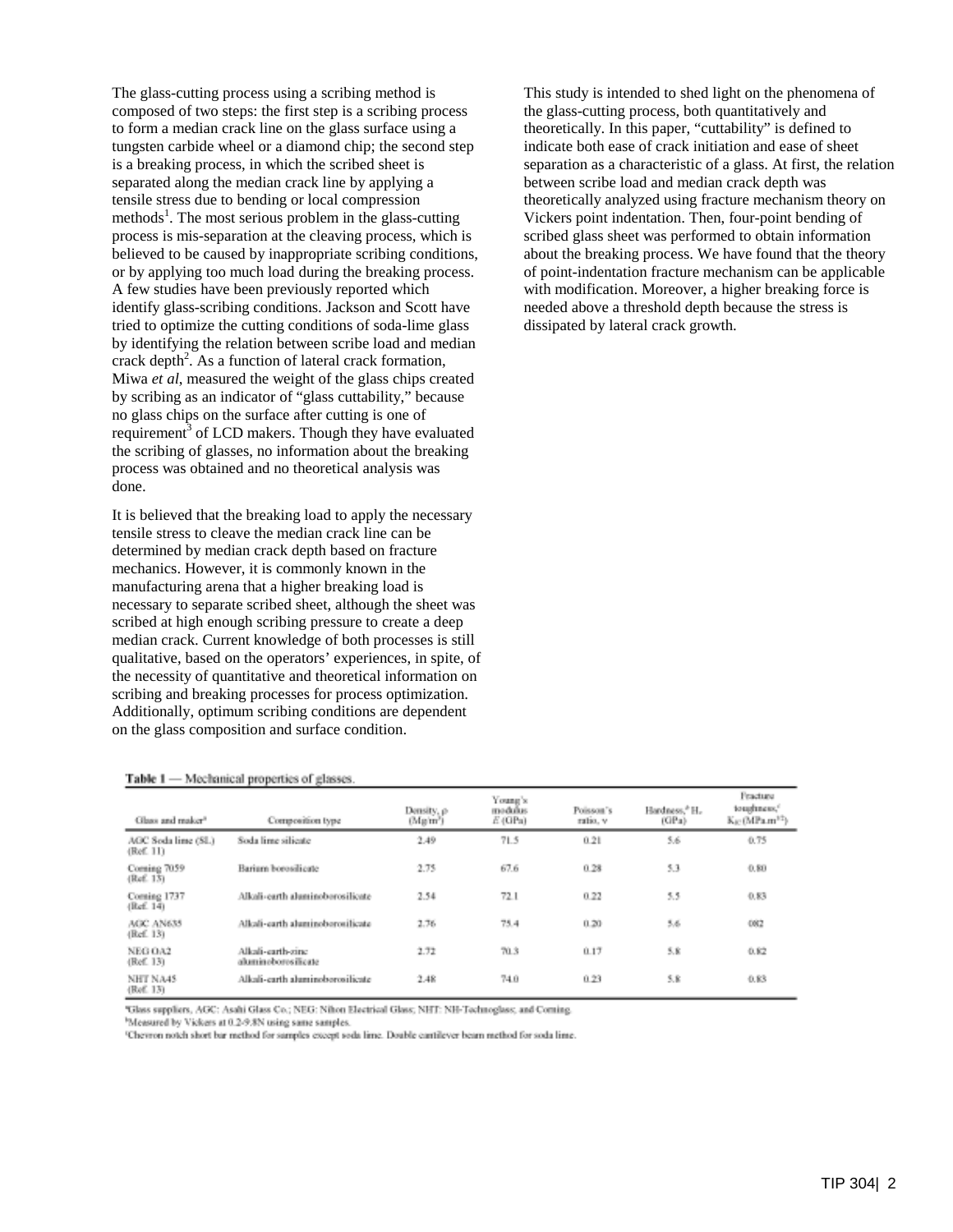## **2. Experiments**

## **2.1 Samples**

Five kinds of commercially available non-alkali LCD substrate glasses and one soda-lime glass were used in this study. The density, ρ, and Young's modulus, *E*, Poisson's ratio, ν, hardness, *H*, and fracture toughness, K*IC*, for these glasses are listed in Table 1, The thickness of all glass substrates was 1.1 mm. The substrates used for experiments in this paper were not the same as the samples used to obtain the mechanical properties shown in Table 1, because the substrates for the experiment were in as-received condition. *i.e.,* no thermal treatment was made in order to preserve their commercially available condition.

#### **2.2 Preparation of scribed specimens**

Single-edge notched beam (SENB) type sample pieces of 40 x 50-mm size were obtained from mother-sheet glasses by a conventional scribing method. The mother-sheet size is typically 320 x 400 mm or 360 x 465 mm and 1.1 mm in thickness. A lattice pattern, with 40- and 50-mm pitches for X and Y directions, was scribed on the mother-sheet glass, A median crack line for the four-point-bending test was formed at the center of the 50-mm edge on the opposite surface (without the lattice pattern). The reason we chose the opposite surface was to prevent the median crack growth during the separation of each sample by bending from the mother sheet. A numerically controlled (NC) scriber, TEC-II, made by Shirai Iron Ind. Co., with a tungsten-carbide wheel having a 4-mm diameter and 110° tip angle, was used for the scribing to prepare the sample pieces. The scribing table was a polyethylene coated polyurethane base with a thickness of 1.6 mm, which is commonly used in glass-sheet manufacturing processing. The residual stress distribution of some scribed samples was measured using a microscopic birefringence meter produced by Oji Scientific Instruments Co.

#### **2.3 Four-point-bending test**

A load tester, 131OF, made by AIKO Engineering Co., Ltd., was used for the four-point-bending test. Dimensions of upper and lower rods of the load tester are as specified in JIS R 1601 or ASTM C158-80, and are schematically illustrated in Fig. 1. The specimens are put on the lower rods, and the median crack surface faced down, with the median crack aligned parallel to the lower rods and positioned at the center of these rods. A four-point bending test was done within an hour after the introduction of the median crack line for every sample to prevent slow crack growth of the median crack due to environmental humidity.<sup>4</sup> The specimen was loaded at 5 mm/min of cross-head speed. After recording the failure load, the fracture surfaces of the broken specimens were

observed with a scanning laser microscope (SLM), and the median crack depth was measured at the location at which the crack propagation started. This position was identified by Wallner lines on the fracture surface.

#### **3 Results and discussion**

#### **3.1 Median crack depth vs. scribe load**

The generation of the median crack by indentation has been studied previously using a Vickers hardness tester<sup>5</sup>. The median crack is generated during loading beneath a Vickers indenter, and the median crack size *c* is explained as a function of indentation load, *P*, and fracture toughness,  $K_{IC}$ , by Eq. (1)<sup>6</sup>,

$$
c^{3/2} = \chi \frac{P}{K_{lc}} \cdot (1)
$$

Figure 1. **Schematic illustration of upper and lower rods of fourpoint bending test machine.**



where  $\gamma$  is a dimensionless constant that depends upon both the indenter and material.

Assuming the same relation as Eq. (1) between the scribe load and the median crack induced by the scribing, the 3/2 power of the median crack depths formed at each scribe load of sample glasses are plotted in Fig. 2 as a function of the normalized scribe load divided by fracture toughness. It is obvious that data of the sample glasses follow the linear  $c^{3/2}$  *vs.*  $P/K_{IC}$  relationship. This result indicates that for all the sample glasses, it is possible to control the median crack depth by controlling scribe load. It also indicates that the median crack depth tends to depend on the glass composition. With soda-lime glass it is easier to generate median cracks than for non-alkaline glasses at a given scribing load. For the non-alkaline glasses, the ease of the median crack formation of individual glasses are not clearly differentiated by this evaluation method. The method can only classify the non-alkaline glasses into two groups by the relative ease of median crack formation, one comprised of AN635 and OA2 glasses and the other of NA45, code 7059, and code 1737 glasses. The belief in the manufacturing field that the ease of glass cutting depends only upon the ease of median crack generation, and that the depth of the median crack determines the ease of the sheet cleaving process by bending, is incomplete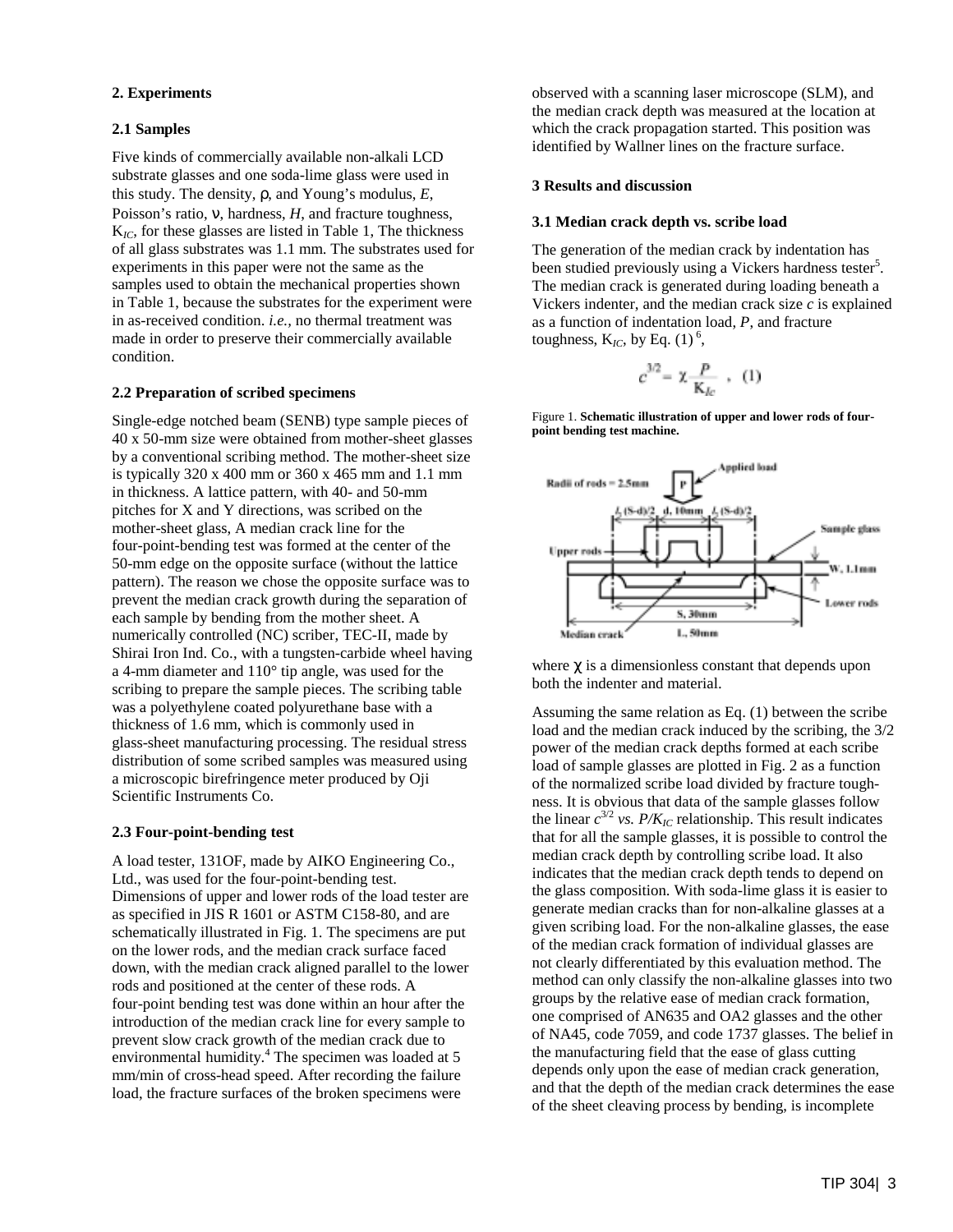and generally incorrect. Median crack depth by scribing indicates the ease of median crack formation by applied scribe load, but does not quantify differences in the "cuttability" of each glass. The "cuttability" of the glass substrate must also include information about the breaking process, and not just the ease of median crack formation.

#### **3.2 Four-point-bending test**

The failure loads of each scribed glass sample were compared with the calculated failure loads,  $P_f$ , using Eq.  $(2)^7$ .

$$
K_{JC} = \frac{3P_f l}{1W^2} \sqrt{\pi c} \cdot F_{DA}(\alpha), \quad (2)
$$

where failure load  $P_f$ , sample thickness W, and the separation of adjacent upper and lower rods, *l*, are illustrated in Fig. 1.  $K_{IC}$  is the fracture toughness of the sample glasses in Table 1, *c* is the experimentally





obtained median crack depth of the cleaved samples, sample length *t* is 40 mm, and  $F_{IM}(\alpha)$  is given by Eq.  $(3)^7$ .

$$
F_{IM}(\alpha) = 1.122 - 1.121\alpha + 3.740\alpha^{2} + 3.873\alpha^{3}
$$

$$
-19.05\alpha^{4} + 22.55\alpha^{5}, \alpha = \frac{c}{W}
$$
(3)

The experimentally obtained failure load  $P_f$  (shown by symbols with solid line) and calculated failure load  $P_f$ (symbols with dotted line) of all sample glasses are plotted in Fig. 3 as a function of median crack depth, The calculated failure load decreases with increasing median crack depth, and the difference among glasses is small due to the small difference of their K*IC* values (0.75-0.83  $MPa-m^{1/2}$ ). The decrease in measured failure load of each glass with increasing median crack depth shows similar behavior as the calculated failure loads up to about 100 µm crack depth; however, the values are about 40% lower. For median crack depths greater than 100 µm, the failure loads of all glasses actually increase irregularly and approach the calculated value.

In order to clarify the tendency between a crack depth of less than 100 µm and larger than 100 µm, a ratio of (measured) to  $P_f$  [calculated by Eq. (2)] was plotted in  $\mathbb{R}^n$ Fig. 4 as a function of scribe load. This plot indicates that the onset of increase in  $\mathbb{F}/P_f$  occurs at a different scribe load for each glass, because the scribe load required to form the same median crack depths for each glass is different, as shown in Fig. 2. The ratio of the measured/calculated failure loads, *i.e.,* the degradation of the failure load of all glasses tends to decrease with increasing scribe load. It is suggested that the decrease of the failure load is mainly due to residual stress created by indentation from loading of the scribing wheel $8,9$ . In previous studies, the failure load of samples cracked by indentation was approximately 30% lower than that by conventional methods $^{13}$ . However, in this work the disparity exceeded 30%. It means that crack propagation is accelerated not only by the residual stress created with

Figure 3. **Failure load of the scribed samples having various median crack depths.** 



indentation, but also by other stresses. Significant differences were seen among glasses even though the dimensional conditions of scribing to create residual stress was consistent among all sample glasses. An explanation for these observations is that the failure load by scribing might be impacted by the combination of residual stress primarily due to indentation and the internal stresses of each glass in addition. The difference among glasses was due to the internal stress of each glass, which has been created by the thermal history, depending on the forming and annealing conditions by individual glass suppliers. The fracture toughness, K*IC*, used for the calculation of  $P_f$ , is usually measured to evaluate samples which have been annealed to eliminate residual stress. However, actual glass products have not been fully annealed. It seemed that the OA2 and Code 1737, which showed the lowest decrease in failure load, might be better annealed or might have lower internal stress initially, and therefore exhibited higher failure load due to less effect of internal stress.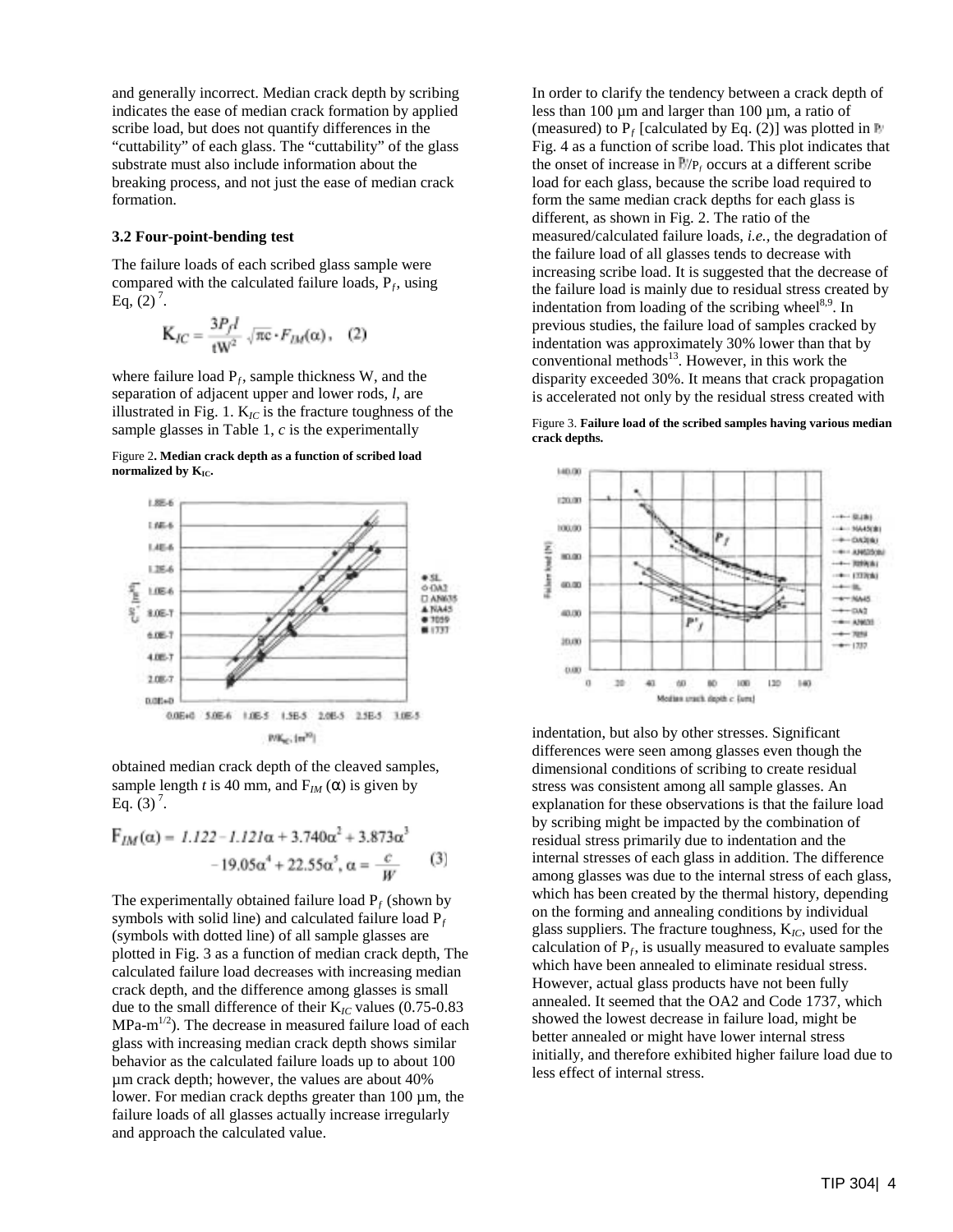Figure 4. **Differential of calculated and measured failure loads as a function of scribe load.** 



Figure 5. **Cross-sectional view of fractured specimens with median/lateral cracks in Code 7059 glass scribed at (a) 15.4N, median crack depth of 90** µ**m; (b) 18.6N, median crack depth of 110** µ**m and lateral cracks are left in the glass body; and (c) 21N, median crack depth of 125** µ**m and lateral cracks during scribing are left.** 



In order to clarify why failure load irregularly increased when the median crack depth was larger than  $100 \mu m$ , SLM observation on the scribed surface was performed for the samples having median crack depths of 100-125 µm. Figure 5 shows cross section of scribed and fractured surfaces of code 7059 glass across the scribe line.

Figure 5(a) shows a median crack without a lateral crack. In Fig. 5 (b), the lateral crack is generated, but the crack end remains in the glass body when the median crack depth is 110  $\mu$ m. When the median crack depth is 125  $\mu$ m as shown in Fig. 5(c), the lateral cracks completely reach the glass surface and glass chips are created and removed. These glass chips were left from the scribed portion during scribing, *i.e.,* the lateral crack was completely propagated to the glass surface during the scribing. The failure load of the sample having a 125-µm median crack depth was higher than that of the sample having  $110 \mu m$ of median crack depth. This phenomenon suggests the occurrence of stress relaxation by growth of the lateral crack.

The stress distribution on the cross section of the same scribed sample by SLM observation was observed before the bending test with a birefringence meter to identify the stress relaxation mechanism. The results of the observation are shown in Fig. 6.

FIGURE 6. **Cross-sectional retardation map of scribed sheet: (a) median crack depth of 90 µm, tensile and compression stresses are distributed widely; (b) medium crack depth of 110 µm, tensile stress is localized around the lateral crack; and (c) medium crack depth of 125 µm; no localized stress is seen after lateral cracks are left.** 

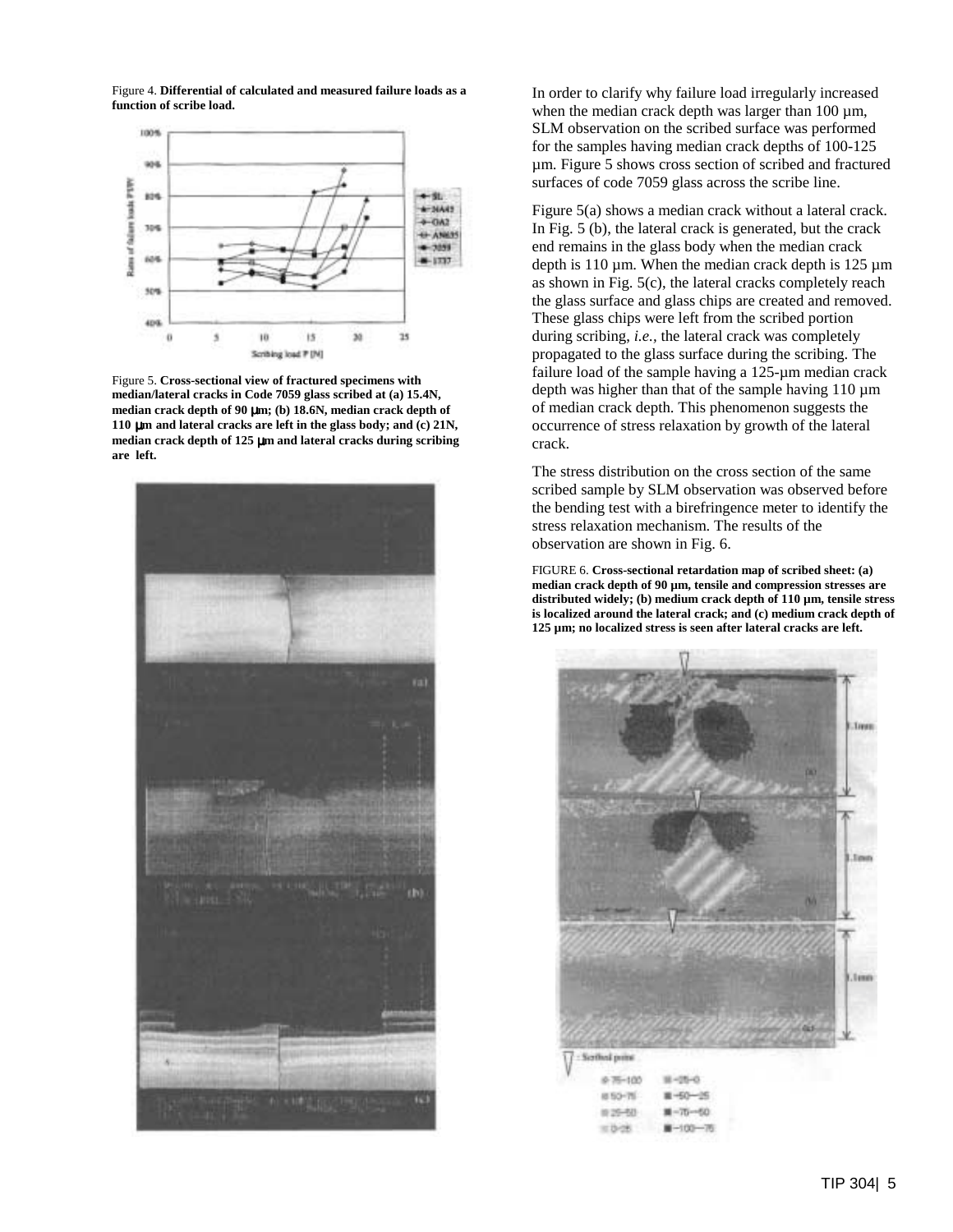Figures 6(a) and 6(b) show a 7059 glass sample with 90 and 110-µm median crack depths and lateral cracks remaining in the glass body. The compressed zone (hatched) and tensile (gray) zone exist symmetrically besides the median crack. The patterns are roughly in accordance with those of photo-elastic experiments, in which the compression zone is beneath the scribed portion, and the tensile zone is along the glass surface, symmetrically beside the median crack.<sup>10</sup> In contrast to Figs.  $6(a)$  and  $6(b)$ , Fig.  $6(c)$  indicates that for the a sample with a median crack depth of 125  $\mu$ m and with lateral cracks removed by chipping, almost no residual stress was observed in the body of the sample sheet. It seems that the stress created by scribing is relaxed by lateral crack removal. It was confirmed that all samples having median crack depths larger than 100 µm showed lateral crack generation and its removal by chipping. It is concluded that the irregular failure load, which increased when the median crack depth exceeded 100  $\mu$ m, was due to the residual stress relaxation mechanism by lateral crack growth.

## **4. Summary**

We analyzed "cuttability" of AMLCD glass substrates quantitatively and theoretically. The median crack generation by scribing was theoretically analyzed as a fracture mechanism of indentation. The 3/2 power of the median crack depth is proportional to the scribe load, a relation which has been well studied as a fracture mechanism of point indentation by Vickers indentation. In addition, the four-point-bending test for scribed LCD glass substrates is proposed to evaluate glass sheet "cuttability" quantitatively, because this method incorporates both scribing and breaking performance. With this test, we identified that the breaking load of scribed glass decreased with increasing median crack depth up to an approximately 100-µm crack depth, and the breaking load increased in an irregular manner when the median crack depth was greater than  $100 \mu m$ . This increase in the breaking load was caused by stress relaxation due to lateral crack growth toward the glass surface. To separate AMLCD glass substrate with minimum breaking load and without lateral cracking, a median crack depth of  $100 \mu m$  is appropriate when the 110° angle wheel is used for scribing.

#### **5. Acknowledgments**

The authors would like to thank Dr. Y. Imamura, Mr. A. Okada, Dr. P. L. Bocko, and Mr. G. A. Luers of Coming Incorporated for their technical discussions..

## **7. References**

- 1. H. Kawano, *"Theory and application of the local compression cutting method." The glass*, No. 23**,** 28-37 (1992),
- 2. A. G. Jackson and W. M. Scott, *"Precision scribing and breakout of soda-lime glass for display application," Proceedings of Display Works '98*, 47-48 (1998).
- 3. S. Miwa, T. Onoda, S. Yamamoto, *"Cutting of Non Alkali Glass Sheet OA-2 for AM-LCD," Proc Japan Display '92*, 807-808 (1992).
- 4. S. M. Widerhorn, *"Influence of water vapor on crack propagation in soda-lime glass," J Am Ceram Soc* 50, No. 8, 407-414 (1967).
- 5. For example, B. R. Lawn and M. V. Swain,  *"Microfracture beneath point indentations in brittle solids," J Mater Sci* 10, 113-122 (1975).
- 6. D. B. Marshall and B. R. Lawn*,"Residual stress effect in sharp contact cracking, Part I, Indentation fracture mechanics," J Mater Sci* 14, 2001-2012 (1979).
- 7. *Stress Intensity Factors Handbook,* Vol. 1: Committee on Fracture Mechanics. The Society of Materials Science, Japan, ed. Y. Murakami (Pergamon Press, New York, 1987), pp. 16-17.
- 8. P. Chantikul, G. R. Antis, B. R. Lawn, *et al, "A critical evaluation of indentation techniques for measuring fracture toughness. II: Strength Method," J. Am Ceram Soc* 64, No. 9, 539-543 1. (1981).
- 9. D. B. Marshall, B. R. Lawn, and P. Chantikul, *"Residual stress effects in sharp contact cracking, Part 2: Strength degradation," J Maw Sci* 14, 2225-2235 (1979).
- 10. V. M. Sglavo and D. J. Green. *"Subcritical growth of indentation median cracks in soda-lime-silica glass," J. Am Ceram Soc* 78, No. 3, 650-656 (1995).
- 11.*"Process technology of LCD panel manufacturing,"* **EXTRA Series No. 2edited by K. Kawanchi** (TRICEPS, 1991), 24.
- 12. S. M. Wiederhorn, *"Fracture surface energy of glass." J. Am Ceram Soc* 52, No. 2, 99-105 (1969).
- 13. J. C. Lapp, *"Glass substrates for AMLCD applications: properties and implications,"* SPIE Proc 3014. 2-9 (1997).
- 14. J. D. Helfinstine and S. T. Gulati, *"Fatigue and aging behavior of active matrix liquid crystal display glasses," Advances in Fusion and Processing of Glass II,* edited by A. G. Clare and L. E. Jones, Ceramic Trans (American Ceramic Society), 82, 263-270 (1998).